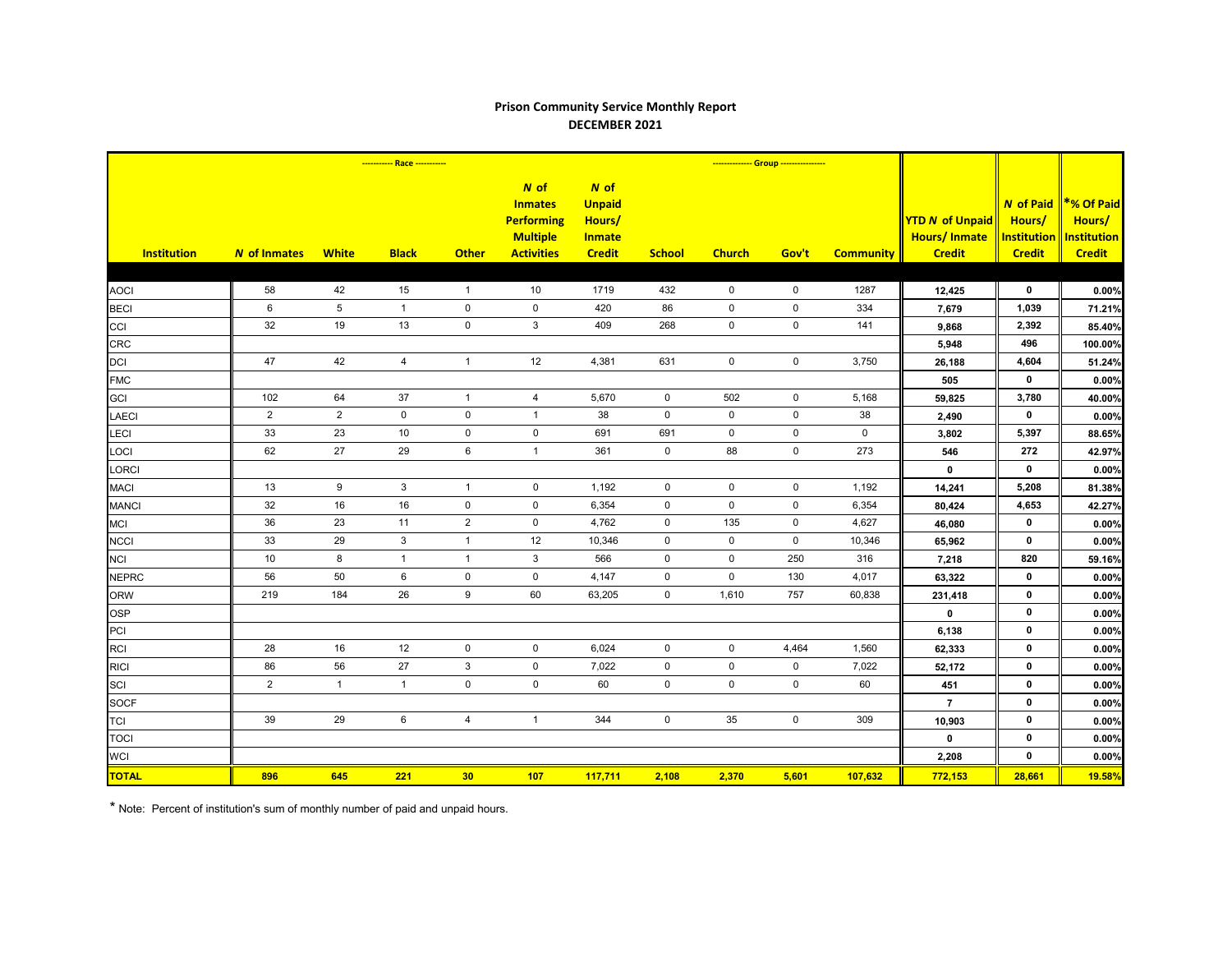| <b>Institution</b>        | Jan            | <b>Feb</b>   | <b>Mar</b>  | <b>Apr</b>     | <b>May</b>     | <b>Jun</b>   | <b>Jul</b>  | <b>Aug</b>  | <b>Sept</b> | <b>Oct</b>     | <b>Nov</b>  |         | Dec YTD Total |
|---------------------------|----------------|--------------|-------------|----------------|----------------|--------------|-------------|-------------|-------------|----------------|-------------|---------|---------------|
| <b>AOCI</b>               | 656            | 490          | 493         | 542            | 508            | 668          | 953         | 1,162       | 1,880       | 1,920          | 1,434       | 1,719   | 12,425        |
| <b>BECI</b>               | 426            | 375          | 419         | 478            | 775            | 641          | 656         | 1,289       | 804         | 564            | 832         | 420     | 7,679         |
| CCI                       | 334            | 247          | 316         | 421            | 430            | 954          | 859         | 1,163       | 0           | 2,244          | 2,491       | 409     | 9,868         |
| <b>CRC</b>                | 992            | 896          | 992         | 512            | 996            | 1,560        | $\mathbf 0$ | $\mathbf 0$ | 0           | 0              | $\mathbf 0$ |         | 5,948         |
| <b>DCI</b>                | 1,506          | 1,128        | 1,413       | 957            | 2,533          | 2,157        | 1,508       | 2,160       | 2,302       | 3,234          | 2,909       | 4,381   | 26,188        |
| <b>FMC</b>                | 0              | 168          | 0           | 37             | 181            | 119          | 0           | $\mathbf 0$ | 0           | 0              | 0           |         | 505           |
| <b>GCI</b>                | 4,430          | 5,137        | 4,987       | 4,852          | 5,200          | 8,880        | 6,360       | 6,030       | 5,551       | 2,728          | $\mathbf 0$ | 5,670   | 59,825        |
| LAECI                     | 239            | 15           | 134         | 6              | $\mathbf 0$    | 750          | 214         | 318         | 757         | 0              | 19          | 38      | 2,490         |
| LECI                      | 239            | 185          | 409         | 383            | 508            | 341          | 290         | $\mathbf 0$ | 463         | 293            | 0           | 691     | 3,802         |
| LOCI                      | $\overline{2}$ | $\mathbf{1}$ | 4           | $\overline{1}$ | $\overline{2}$ | $\mathbf 0$  | 8           | 0           | 161         | $\overline{1}$ | 5           | 361     | 546           |
| LORCI                     | 0              | $\mathbf{0}$ | $\Omega$    | $\mathbf 0$    | $\mathbf 0$    | 0            | $\mathbf 0$ | $\Omega$    | $\mathbf 0$ | 0              | $\Omega$    |         | 0 I           |
| <b>MACI</b>               | 802            | 646          | 1,107       | 998            | 1,507          | 634          | 1,458       | 1,557       | 1,613       | 1,356          | 1,371       | 1,192   | 14,241        |
| <b>MANCI</b>              | 3,008          | 3,667        | 4,273       | 5,220          | 6,128          | 8,456        | 8,655       | 11,182      | 8,981       | 9,445          | 5,055       | 6,354   | 80,424        |
| MCI                       | 2,242          | 1,900        | 2,300       | 4,792          | 4,405          | 4,373        | 5,557       | 6,575       | 4,262       | 2,443          | 2,469       | 4,762   | 46,080        |
| NCCI                      | 4,016          | 4,778        | $\mathbf 0$ | 8,737          | 4,895          | 4,656        | 5,028       | 5.299       | 4,874       | 6,793          | 6,540       | 10.346  | 65,962        |
| <b>NCI</b>                | 488            | 568          | 723         | 618            | 655            | 952          | 548         | 773         | 372         | 408            | 547         | 566     | 7,218         |
| <b>NERC</b>               | 2,046          | 1,848        | 2,824       | 3,750          | 6,177          | 5,655        | 5,452       | 7,601       | 7,362       | 8,491          | 7,969       | 4.147   | 63,322        |
| <b>ORW</b>                | 18,164         | 21,956       | 24,358      | 75             | 24,583         | 18,882       | 17,983      | 19,050      | 23,075      | $\mathbf 0$    | 87          | 63,205  | 231,418       |
| <b>OSP</b>                | $\mathbf 0$    | $\mathbf 0$  | $\mathbf 0$ | $\mathbf 0$    | $\mathbf 0$    | $\mathsf{O}$ | $\mathbf 0$ | $\mathbf 0$ | $\mathbf 0$ | 0              | 0           |         | οl            |
| PCI                       | $\mathbf 0$    | $\mathbf 0$  | $\mathbf 0$ | $\mathbf 0$    | $\mathbf 0$    | $\mathsf{O}$ | 6,138       | $\mathbf 0$ | $\mathbf 0$ | $\mathbf 0$    | 0           |         | 6,138         |
| <b>RCI</b>                | 6,914          | 4,770        | 5,380       | 4,207          | 4,944          | $\mathsf{O}$ | 5,184       | 5,820       | 5,778       | 6,940          | 6,372       | 6,024   | 62,333        |
| <b>RICI</b>               | 2,676          | 926          | 2,523       | 2,429          | 3,445          | 3,629        | 4,401       | 8,876       | 5,594       | 7,365          | 3,286       | 7,022   | 52,172        |
| SCI                       | 220            | $\mathbf 0$  | $\mathbf 0$ | $\mathbf 0$    | $\mathbf 0$    | $\mathsf{O}$ | $\mathbf 0$ | 171         | $\mathbf 0$ | 0              | $\mathbf 0$ | 60      | 451           |
| <b>SOCF</b>               | $\overline{7}$ | $\mathbf 0$  | $\mathbf 0$ | $\mathbf 0$    | $\Omega$       | $\mathbf 0$  | $\mathbf 0$ | $\mathbf 0$ | $\pmb{0}$   | 0              | $\mathbf 0$ |         |               |
| <b>TCI</b>                | $\mathbf 0$    | $\mathbf 0$  | 421         | 896            | 1,411          | 1,713        | 1,967       | 2,391       | 1,245       | 129            | 386         | 344     | 10,903        |
| <b>TOCI</b>               | $\mathbf 0$    | $\mathbf 0$  | $\mathbf 0$ | $\mathbf 0$    | $\mathbf 0$    | $\mathbf 0$  | $\mathbf 0$ | $\mathbf 0$ | $\mathbf 0$ | $\mathbf 0$    | $\mathbf 0$ |         | ΟI            |
| <b>WCI</b>                | 239            | 167          | 171         | 439            | 432            | 204          | 110         | 170         | 139         | 66             | 71          |         | 2,208         |
| <b>UNPAID HOURS TOTAL</b> | 49,646         | 49,868       | 53,247      | 40,350         | 69,715         | 65,224       | 73,329      | 81,587      | 75,213      | 54,420         | 41,843      | 117,711 | 772,153       |
| <b>PAID HOURS TOTAL</b>   | 23,685         | 20,157       | 23,687      | 25,446         | 25,276         | 25,191       | 25,182      | 25,399      | 24,530      | 29,227         | 34,103      | 28,661  | 310,544       |
| <b>ALL HOURS TOTAL</b>    | 73,331         | 70,025       | 76,934      | 65,796         | 94,991         | 90,415       | 98,511      | 106,986     | 99,743      | 83,647         | 75,946      | 146,372 | 1,082,697     |

## **Prison Community Service Hours by Institution & Month DECEMBER 2021**

COMPILED BY: Bureau Of Research and Evaluation, Richard Craig Bennie, Senior Researcher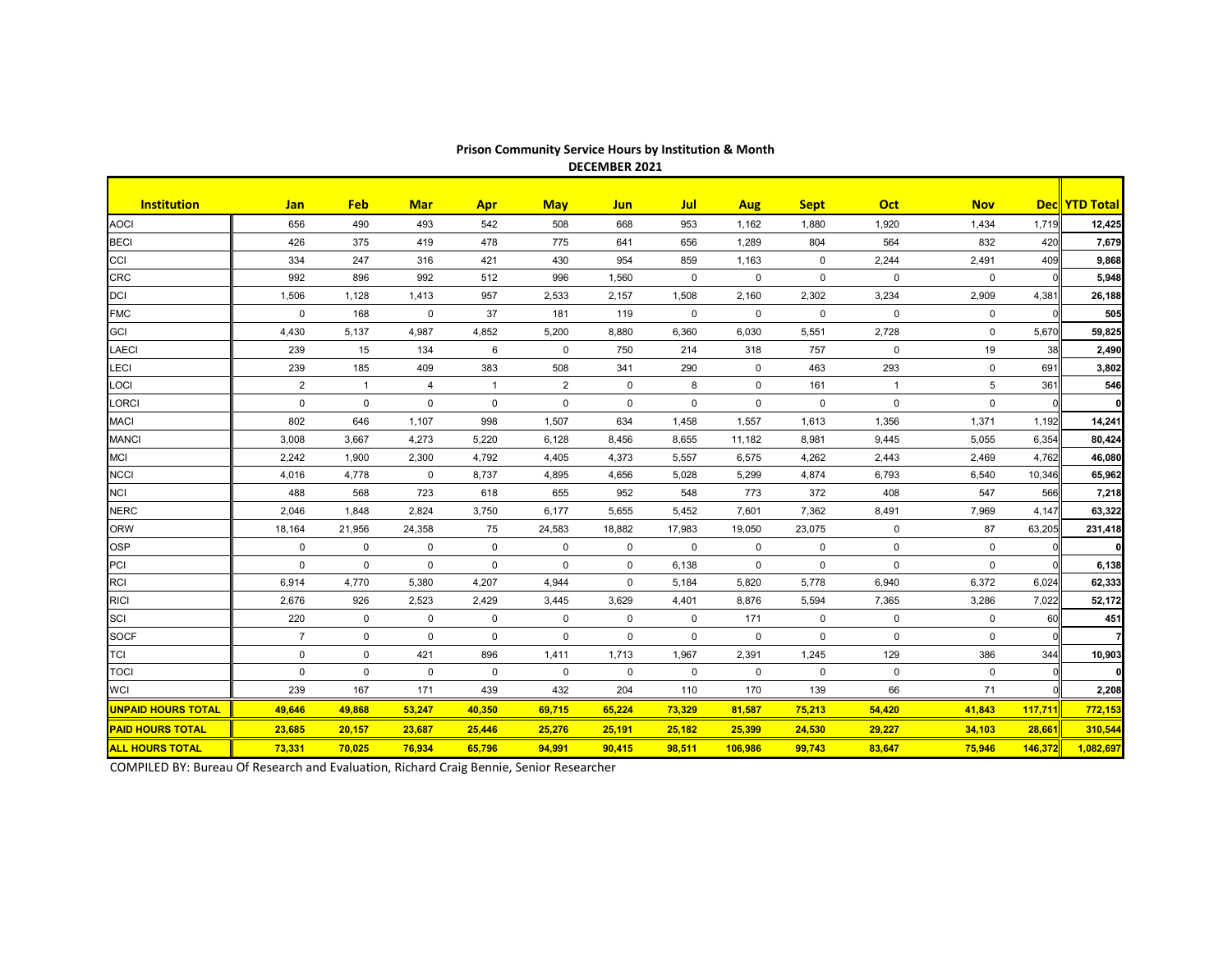## **Prison Community Service CY2021 ANNUAL SUMMARY**

| <b>Institution</b> | <b>School</b> | <b>Church</b> | Gov't               | <b>Community</b>    | <b>Annual Unpaid</b><br><b>Hours/Inmate</b><br><b>Credit</b> | <b>Annual Paid</b><br>Hours/<br><b>Institution</b><br><b>Credit</b> | *Annual % Of Paid<br><b>Hours/Institution</b><br><b>Credit</b> |
|--------------------|---------------|---------------|---------------------|---------------------|--------------------------------------------------------------|---------------------------------------------------------------------|----------------------------------------------------------------|
|                    |               |               |                     |                     |                                                              |                                                                     |                                                                |
| <b>AOCI</b>        | 2,387         | 432           | $\mathbf 0$         | 9,606               | 12,425                                                       | $\mathbf 0$                                                         | 0.00%                                                          |
| BECI               | 1,647         | 199           | 828                 | 5,005               | 7,679                                                        | 14,989                                                              | 66.12%                                                         |
| CCI                | 1,617         | 198           | 5,338               | 2,715               | 9,868                                                        | 17,534                                                              | 63.99%                                                         |
| <b>CRC</b>         | $\mathbf 0$   | $\mathbf 0$   | $\mathbf 0$         | 5,948               | 5,948                                                        | 5,080                                                               | 46.06%                                                         |
| DCI                | 7,673         | 11            | $\mathbf 0$         | 18,504              | 26,188                                                       | 85,029                                                              | 76.45%                                                         |
| <b>FMC</b>         | 297           | 196           | 12                  | $\mathbf 0$         | 505                                                          | $\mathbf 0$                                                         | 0.00%                                                          |
| GCI                | 0             | 5,776         | $\mathsf{O}\xspace$ | 54,049              | 59,825                                                       | 44,514                                                              | 42.66%                                                         |
| <b>LAECI</b>       | $\mathsf 0$   | 49            | $\mathsf 0$         | 2,441               | 2,490                                                        | $\mathbf 0$                                                         | 0.00%                                                          |
| LECI               | 3,599         | $\mathbf 0$   | $\mathbf 0$         | 203                 | 3,802                                                        | 35,014                                                              | 90.21%                                                         |
| LOCI               | $\mathbf 0$   | 226           | $\mathsf{O}\xspace$ | 320                 | 546                                                          | 272                                                                 | 33.25%                                                         |
| LORCI              | $\mathbf 0$   | $\mathbf 0$   | $\mathbf 0$         | $\mathbf 0$         | $\mathbf 0$                                                  | $\mathbf 0$                                                         | 0.00%                                                          |
| <b>MACI</b>        | $\mathsf{O}$  | $\mathbf 0$   | 95                  | 14,146              | 14,241                                                       | 59,635                                                              | 80.72%                                                         |
| <b>MANCI</b>       | 0             | 55            | 7,385               | 72,984              | 80,424                                                       | 35,028                                                              | 30.34%                                                         |
| MCI                | $\mathsf 0$   | 2,395         | 12,674              | 31,011              | 46,080                                                       | $\mathbf 0$                                                         | 0.00%                                                          |
| NCCI               | 0             | 211           | $\mathbf 0$         | 65,751              | 65,962                                                       | $\mathsf{O}\xspace$                                                 | 0.00%                                                          |
| <b>NCI</b>         | 226           | 22            | 1,052               | 5,918               | 7,218                                                        | 13,449                                                              | 65.07%                                                         |
| <b>NERC</b>        | 0             | 7,129         | 6,091               | 50,102              | 63,322                                                       | $\mathbf 0$                                                         | 0.00%                                                          |
| <b>ORW</b>         | 0             | 4,608         | 757                 | 226,053             | 231,418                                                      | $\mathbf 0$                                                         | 0.00%                                                          |
| OSP                | 0             | $\mathbf 0$   | $\mathbf 0$         | $\mathsf{O}\xspace$ | $\mathbf 0$                                                  | $\mathsf 0$                                                         | 0.00%                                                          |
| PCI                | 0             | $\mathsf{O}$  | $\mathbf 0$         | 6,138               | 6,138                                                        | $\mathbf 0$                                                         | 0.00%                                                          |
| RCI                | $\mathsf 0$   | 197           | 49,744              | 12,392              | 62,333                                                       | $\mathbf 0$                                                         | 0.00%                                                          |
| RICI               | 0             | $\mathbf 0$   | 520                 | 51,652              | 52,172                                                       | $\mathbf 0$                                                         | 0.00%                                                          |
| SCI                | 0             | $\mathbf 0$   | $\mathsf 0$         | 451                 | 451                                                          | $\mathbf 0$                                                         | 0.00%                                                          |
| <b>SOCF</b>        | 0             | $\mathbf 0$   | $\mathbf 0$         | $\overline{7}$      | $\overline{7}$                                               | $\mathbf 0$                                                         | 0.00%                                                          |
| TCI                | 0             | 135           | 850                 | 9,918               | 10,903                                                       | $\mathbf 0$                                                         | 0.00%                                                          |
| <b>TOCI</b>        | 0             | $\mathbf 0$   | $\mathbf 0$         | $\pmb{0}$           | $\mathbf 0$                                                  | $\mathsf 0$                                                         | 0.00%                                                          |
| <b>WCI</b>         | 167           | $\mathsf{O}$  | $\mathsf 0$         | 2,041               | 2,208                                                        | $\mathbf 0$                                                         | 0.00%                                                          |
| <b>TOTAL</b>       | 17,613        | 21,839        | 85,346              | 647,355             | 772,153                                                      | 310,544                                                             | 28.68%                                                         |

\* Note: Percent of institution's sum total of annual number of paid and unpaid hours.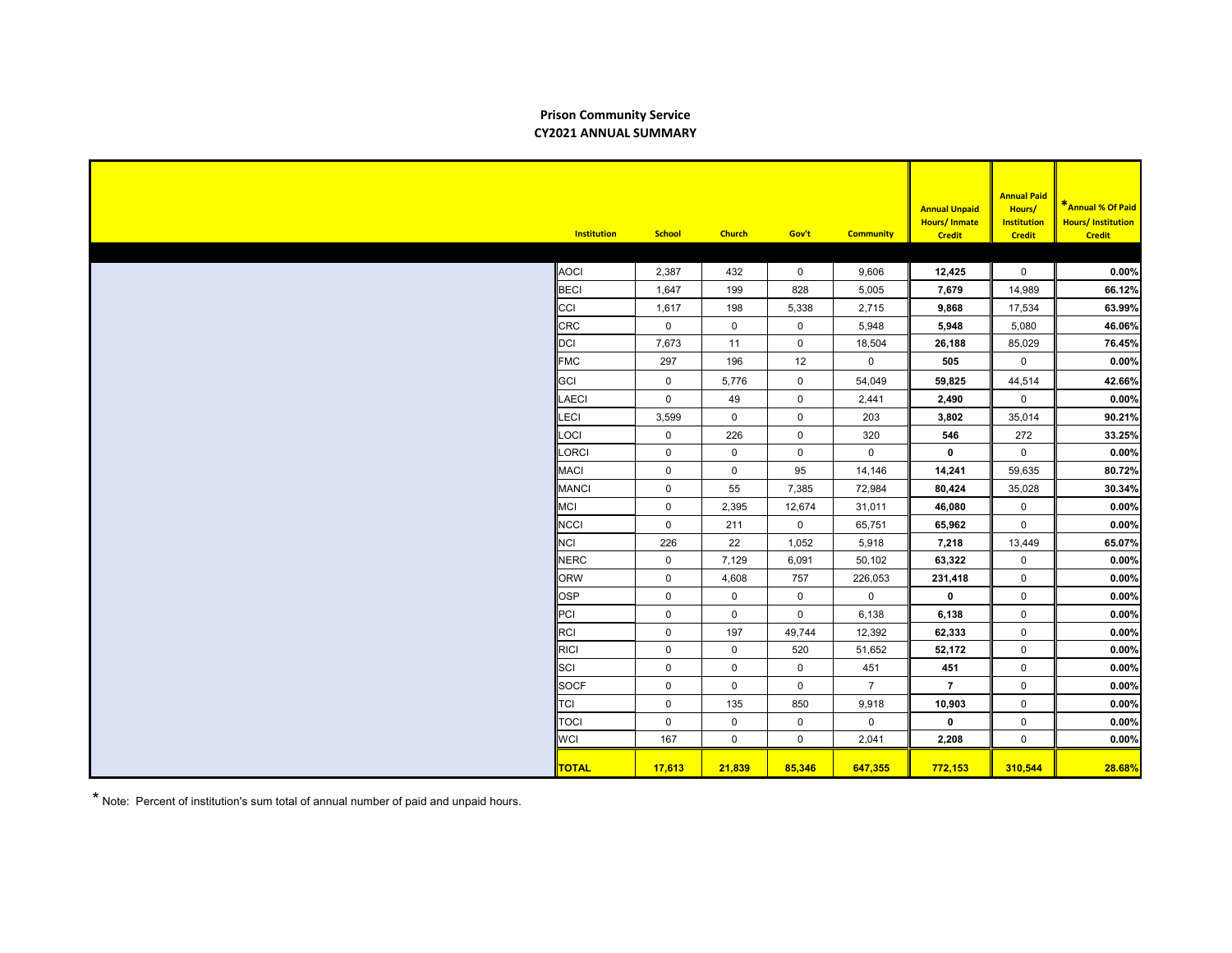| <b>Institution</b>        | <b>Jan</b>     | <b>Feb</b>     | <b>Mar</b>          | <b>Apr</b>   | <b>May</b>  | <b>Jun</b>   | <b>Jul</b>     | <b>Aug</b>   | <b>Sept</b> | <b>Oct</b>     | <b>Nov</b>      | <b>Dec</b> | <b>Total</b>   |
|---------------------------|----------------|----------------|---------------------|--------------|-------------|--------------|----------------|--------------|-------------|----------------|-----------------|------------|----------------|
|                           |                |                |                     |              |             |              |                |              |             |                |                 |            |                |
| <b>AOCI</b>               | 656            | 490            | 493                 | 542          | 508         | 668          | 953            | 1,162        | 1,880       | 1,920          | 1,434           | 1,719      | 12,425         |
| <b>BECI</b>               | 426            | 375            | 419                 | 478          | 775         | 641          | 656            | 1,289        | 804         | 564            | 832             | 420        | 7,679          |
| CCI                       | 334            | 247            | 316                 | 421          | 430         | 954          | 859            | 1,163        | $\mathbf 0$ | 2,244          | 2,491           | 409        | 9,868          |
| <b>CRC</b>                | 992            | 896            | 992                 | 512          | 996         | 1,560        | $\mathbf 0$    | $\mathbf 0$  | $\mathbf 0$ | $\mathsf{O}$   | $\mathbf{0}$    |            | 5,948          |
| <b>DCI</b>                | 1,506          | 1,128          | 1,413               | 957          | 2,533       | 2,157        | 1,508          | 2,160        | 2,302       | 3,234          | 2,909           | 4,381      | 26,188         |
| <b>FMC</b>                | $\mathbf{0}$   | 168            | $\mathbf 0$         | 37           | 181         | 119          | $\mathbf 0$    | $\mathbf{0}$ | $\mathbf 0$ | $\mathbf{0}$   | $\mathbf 0$     |            | 505            |
| <b>GCI</b>                | 4,430          | 5,137          | 4,987               | 4,852        | 5,200       | 8,880        | 6,360          | 6,030        | 5,551       | 2,728          | $\mathbf 0$     | 5,670      | 59,825         |
| LAECI                     | 239            | 15             | 134                 | 6            | $\mathbf 0$ | 750          | 214            | 318          | 757         | $\mathbf 0$    | 19              | 38         | 2,490          |
| LECI                      | 239            | 185            | 409                 | 383          | 508         | 341          | 290            | $\mathbf 0$  | 463         | 293            | $\mathbf 0$     | 691        | 3,802          |
| LOCI                      | $\mathbf{2}$   | $\overline{1}$ | 4                   | $\mathbf{1}$ | 2           | $\mathbf 0$  | 8              | $\mathbf 0$  | 161         | $\overline{1}$ | $5\phantom{.0}$ | 361        | 546            |
| LORCI                     | $\mathbf 0$    | $\mathbf 0$    | $\mathbf{0}$        | $\mathbf 0$  | $\mathbf 0$ | $\mathbf 0$  | $\mathbf 0$    | $\mathbf 0$  | $\mathbf 0$ | $\mathsf{O}$   | $\mathbf 0$     |            | $\mathbf{0}$   |
| <b>MACI</b>               | 802            | 646            | 1,107               | 998          | 1,507       | 634          | 1,458          | 1,557        | 1,613       | 1,356          | 1,371           | 1,192      | 14,241         |
| <b>MANCI</b>              | 3,008          | 3,667          | 4,273               | 5,220        | 6,128       | 8,456        | 8,655          | 11,182       | 8,981       | 9,445          | 5,055           | 6,354      | 80,424         |
| <b>MCI</b>                | 2,242          | 1,900          | 2,300               | 4,792        | 4,405       | 4,373        | 5,557          | 6,575        | 4,262       | 2,443          | 2,469           | 4,762      | 46,080         |
| <b>NCCI</b>               | 4,016          | 4,778          | $\mathbf{0}$        | 8,737        | 4,895       | 4,656        | 5,028          | 5,299        | 4,874       | 6,793          | 6,540           | 10,346     | 65,962         |
| <b>NCI</b>                | 488            | 568            | 723                 | 618          | 655         | 952          | 548            | 773          | 372         | 408            | 547             | 566        | 7,218          |
| <b>NERC</b>               | 2,046          | 1,848          | 2,824               | 3,750        | 6,177       | 5,655        | 5,452          | 7,601        | 7,362       | 8,491          | 7,969           | 4,147      | 63,322         |
| <b>ORW</b>                | 18,164         | 21,956         | 24,358              | 75           | 24,583      | 18,882       | 17,983         | 19,050       | 23,075      | $\mathbf 0$    | 87              | 63,205     | 231,418        |
| <b>OSP</b>                | $\mathbf 0$    | $\mathbf{0}$   | $\mathbf{0}$        | $\mathbf 0$  | $\Omega$    | $\mathbf{0}$ | $\overline{0}$ | $\mathbf 0$  | $\Omega$    | $\mathbf 0$    | $\mathbf 0$     |            | $\mathbf{0}$   |
| PCI                       | $\mathbf 0$    | $\mathbf 0$    | $\mathbf 0$         | $\mathbf 0$  | $\mathbf 0$ | $\mathbf 0$  | 6,138          | $\mathbf 0$  | $\mathbf 0$ | $\mathbf 0$    | $\mathbf 0$     |            | 6,138          |
| <b>RCI</b>                | 6,914          | 4,770          | 5,380               | 4,207        | 4,944       | $\mathbf 0$  | 5,184          | 5,820        | 5,778       | 6,940          | 6,372           | 6,024      | 62,333         |
| <b>RICI</b>               | 2,676          | 926            | 2,523               | 2,429        | 3,445       | 3,629        | 4,401          | 8,876        | 5,594       | 7,365          | 3,286           | 7,022      | 52,172         |
| SCI                       | 220            | $\mathbf 0$    | $\mathbf 0$         | $\mathbf 0$  | $\Omega$    | $\mathbf 0$  | $\mathbf 0$    | 171          | $\mathbf 0$ | $\mathbf 0$    | $\mathbf 0$     | 60         | 451            |
| <b>SOCF</b>               | $\overline{7}$ | $\mathbf 0$    | $\mathsf{O}\xspace$ | $\mathbf 0$  | $\mathbf 0$ | $\mathbf 0$  | $\mathbf 0$    | $\mathbf 0$  | $\mathbf 0$ | $\mathbf 0$    | $\mathbf 0$     |            | $\overline{7}$ |
| <b>TCI</b>                | $\mathsf 0$    | $\pmb{0}$      | 421                 | 896          | 1,411       | 1,713        | 1,967          | 2,391        | 1,245       | 129            | 386             | 344        | 10,903         |
| TOCI                      | $\mathbf 0$    | $\mathbf 0$    | $\mathbf 0$         | $\mathbf 0$  | $\Omega$    | $\mathbf 0$  | $\mathbf 0$    | $\mathbf{0}$ | $\mathbf 0$ | $\mathbf 0$    | $\mathbf{0}$    |            | $\mathbf{0}$   |
| WCI                       | 239            | 167            | 171                 | 439          | 432         | 204          | 110            | 170          | 139         | 66             | 71              |            | 2,208          |
| <b>UNPAID HOURS TOTAL</b> | 49,646         | 49,868         | 53,247              | 40,350       | 69,715      | 65,224       | 73,329         | 81,587       | 75,213      | 54,420         | 41,843          | 117,711    | 772,153        |
| <b>PAID HOURS TOTAL</b>   | 23,685         | 20,157         | 23,687              | 25,446       | 25,276      | 25,191       | 25,182         | 25,399       | 24,530      | 29,227         | 34,103          | 28,661     | 310,544        |
| <b>ALL HOURS TOTAL</b>    | 73,331         | 70,025         | 76,934              | 65,796       | 94,991      | 90,415       | 98,511         | 106,986      | 99,743      | 83,647         | 75,946          | 146,372    | 1,082,697      |

**Prison Community Service Hours by Institution & Month CY2021 ANNUAL SUMMARY**

COMPILED BY: Bureau Of Research and Evaluation, R. Craig Bennie, Senior Researcher